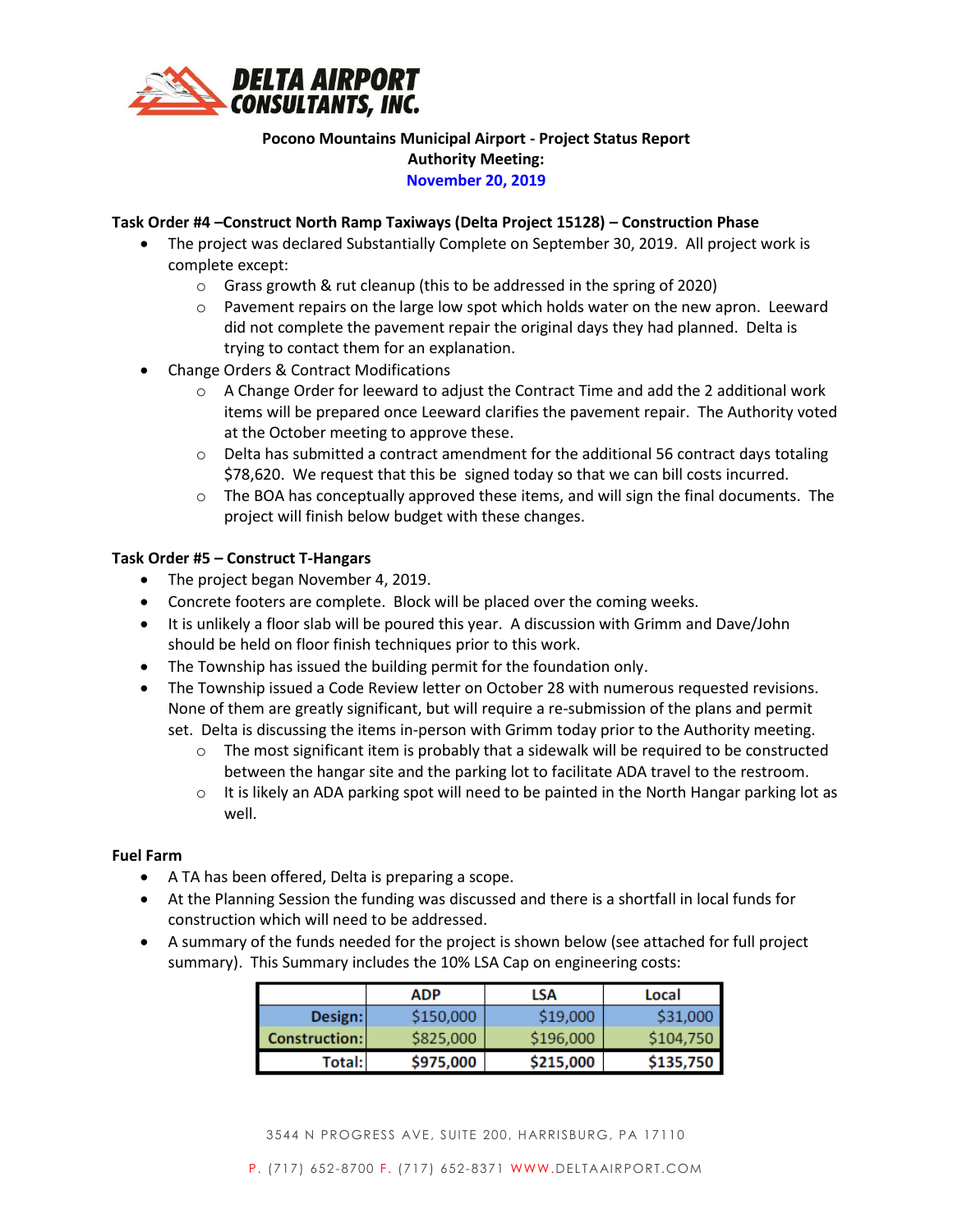#### **Snow Removal Equipment Building (SRE)**

- The scope of this project was clarified at the Planning Session. The BOA will support a 2-bay building, nominally 2,000 SF in size.
- The BOA will allow the plans to depict a "future expansion by others", at which point the Authority could negotiate with the bidder to construct, or assist in construction, an expansion.
- With this scope clarification, Delta is moving forward with contract development.

## **Other Items**

- Delta is assisting the Authority and Messer with their airspace coordination.
- Delta is assisting the Authority and Schlouch with their airspace coordination.

## **END STATUS REPORT**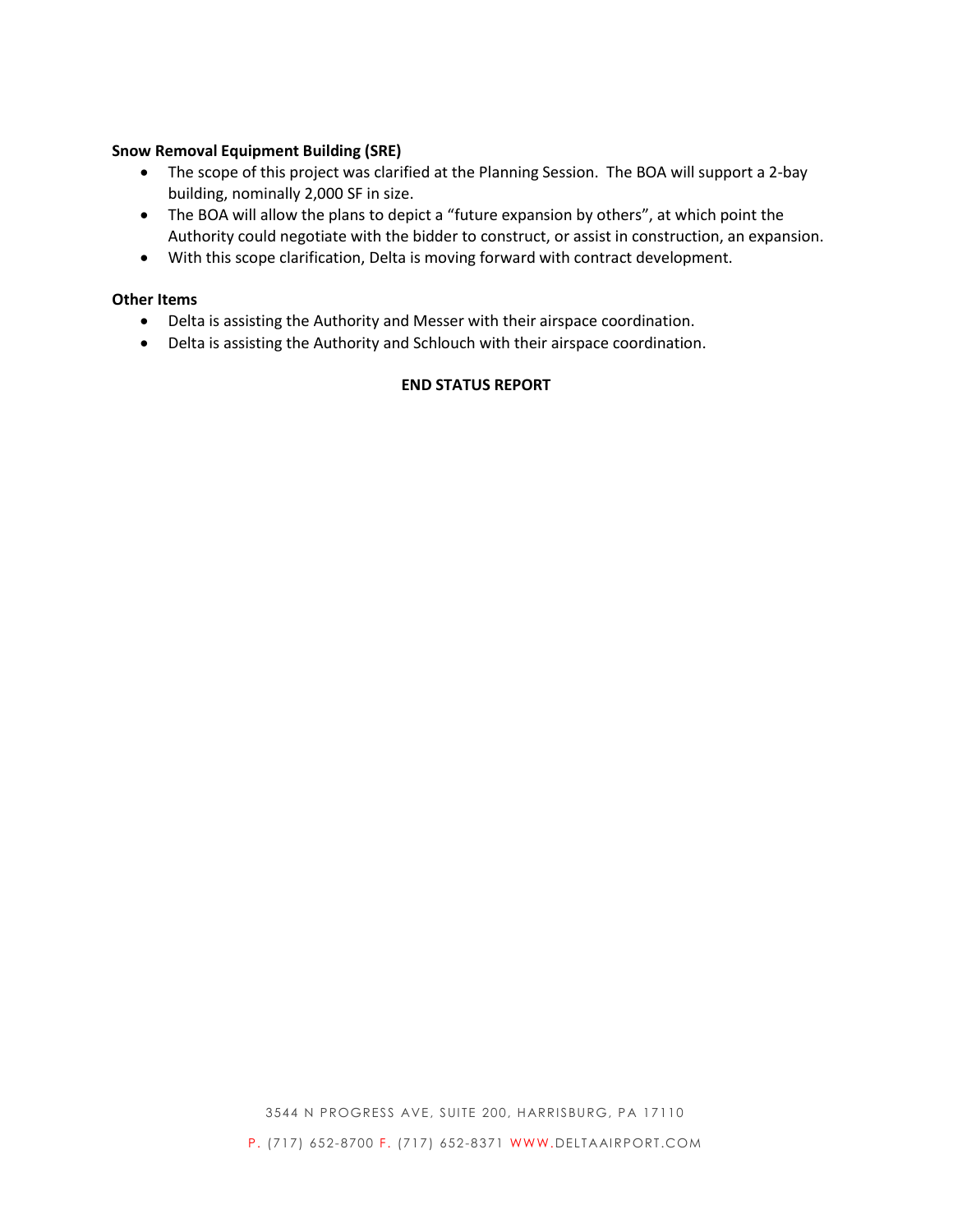#### PROJECT COST SUMMARYCONSTRUCT FUEL FARM POCONO MOUNTAINS MUNICIPAL AIRPORTTOBYHANNA, PA PENNDOT AGREEMENT NO. ADP-2019-PMMAA-00017DELTA PROJECT NO. 18115DATE: November 19, 2019

|             | <b>FUEL FARM - DESIGN</b>                                |               |                  |            |              |                  |             |              |
|-------------|----------------------------------------------------------|---------------|------------------|------------|--------------|------------------|-------------|--------------|
|             |                                                          |               | <b>FUNDING</b>   |            |              | <b>BUDGET</b>    |             |              |
| <b>LINE</b> | <b>CLASSIFICATION</b>                                    | <b>BUDGET</b> | <b>State ADP</b> | <b>LSA</b> | <b>LOCAL</b> | <b>State ADP</b> | <b>LSA</b>  | <b>LOCAL</b> |
|             |                                                          |               |                  |            |              |                  |             |              |
| a.          | <b>ADMINISTRATION EXPENSE</b>                            |               |                  |            |              |                  |             |              |
|             | Township, MCCD, Miscellaneous                            | \$7,000.00    | 75%              | 0%         | 25%          | \$5,250          | \$0         | \$1,750      |
|             | Owner Costs (IFE, Advertisement)                         | \$3,000.00    | 75%              | 0%         | 25%          | \$2,250          | \$0         | \$750        |
|             | Subtotal:                                                | \$10,000.00   |                  |            |              | \$7,500          | \$0         | \$2,500      |
| d.          | <b>DESIGN &amp; BIDDNG</b>                               |               |                  |            |              |                  |             |              |
|             | Task Order - Design & Bidding - LSA Share Limited to 10% | \$76,000.00   | 75%              | 25%        | 0%           | \$57,000         | \$19,000    | \$0          |
|             | Task Order - Design & Bidding - Other Local              | \$54,000.00   | 75%              | 0%         | 25%          | \$40,500         | \$0         | \$13,500     |
|             | Update SPCCC Plan & NPDES Industrial Update              | \$60,000.00   | 75%              | 0%         | 25%          | \$45,000         | \$0         | \$15,000     |
|             | Subtotal:                                                | \$190,000.00  |                  |            |              | \$142,500        | \$19,000    | \$28,500     |
|             |                                                          |               |                  |            |              |                  |             |              |
|             | <b>Total Project:</b>                                    | \$200,000.00  |                  |            |              | \$150,000.00     | \$19,000.00 | \$31,000.00  |

|             | <b>FUEL FARM - CONSTRUCTION</b>                                     |                |                  |            |              |                  |              |              |
|-------------|---------------------------------------------------------------------|----------------|------------------|------------|--------------|------------------|--------------|--------------|
|             |                                                                     |                | <b>FUNDING</b>   |            |              | <b>BUDGET</b>    |              |              |
| <b>LINE</b> | <b>CLASSIFICATION</b>                                               | <b>BUDGET</b>  | <b>State ADP</b> | <b>LSA</b> | <b>LOCAL</b> | <b>State ADP</b> | <b>LSA</b>   | <b>LOCAL</b> |
|             |                                                                     |                |                  |            |              |                  |              |              |
| a.          | <b>ADMINISTRATION EXPENSE</b>                                       |                |                  |            |              |                  |              |              |
|             | PP&L Fees                                                           | \$5,000.00     | 0%               | 100%       | 0%           | \$0              | \$5,000      | \$0          |
|             | Other Construction/Township Fees                                    | \$10,000.00    | 0%               | 100%       | 0%           | \$0              | \$10,000     | \$0          |
|             | Subtotal:                                                           | \$15,000.00    |                  |            |              | \$0              | \$15,000     | \$0          |
|             |                                                                     |                |                  |            |              |                  |              |              |
|             | PROJECT INSPECTION FEES                                             |                |                  |            |              |                  |              |              |
|             | Task Order - Construction Administration - LSA Share Limited to 10% | \$68,000.00    | 75%              | 25%        | 0%           | \$51,000         | \$17,000     | \$0          |
|             | Task Order - Construction Administration - Other Local Share        | \$102,000.00   | 75%              | 0%         | 25%          | \$76,500         | \$0          | \$25,500     |
|             | Subtotal:                                                           | \$170,000.00   |                  |            |              | \$127,500        | \$17,000     | \$25,500     |
|             |                                                                     |                |                  |            |              |                  |              |              |
| k.          | <b>CONSTRUCTION AND PROJECT IMPROVEMENT COST</b>                    |                |                  |            |              |                  |              |              |
|             | Contractor - Share for LSA Max Limited                              | \$613,000.00   | 75%              | 25%        | 0%           | \$459,750        | \$153,250    | \$0          |
|             | Contractor - Remaining share to Other Local                         | \$317,000.00   | 75%              | 0%         | 25%          | \$237,750        | \$0          | \$79,250     |
|             |                                                                     | \$930,000.00   |                  |            |              | \$697,500.00     | \$153,250.00 | \$79,250.00  |
|             |                                                                     |                |                  |            |              |                  |              |              |
| Z.          | <b>LSA GRANT ADMINISTRATION</b>                                     |                |                  |            |              |                  |              |              |
|             | LSA Grant Administration (Reserved at 5%)                           | \$10,750.00    | 0%               | 100%       | 0%           | \$0              | \$10,750     | $$0$$        |
|             | Subtotal:                                                           | \$10,750.00    |                  |            |              | \$0              | \$10,750     | \$0          |
|             |                                                                     |                |                  |            |              |                  |              |              |
|             | <b>Total Project:</b>                                               | \$1,125,750.00 |                  |            |              | \$825,000.00     | \$196,000.00 | \$104,750.00 |

|                      | ADP       | LSA       | Local     |  |  |
|----------------------|-----------|-----------|-----------|--|--|
| Design:              | \$150,000 | \$19,000  | \$31,000  |  |  |
| <b>Construction:</b> | \$825,000 | \$196,000 | \$104,750 |  |  |
| Total:l              | \$975,000 | \$215,000 | \$135,750 |  |  |